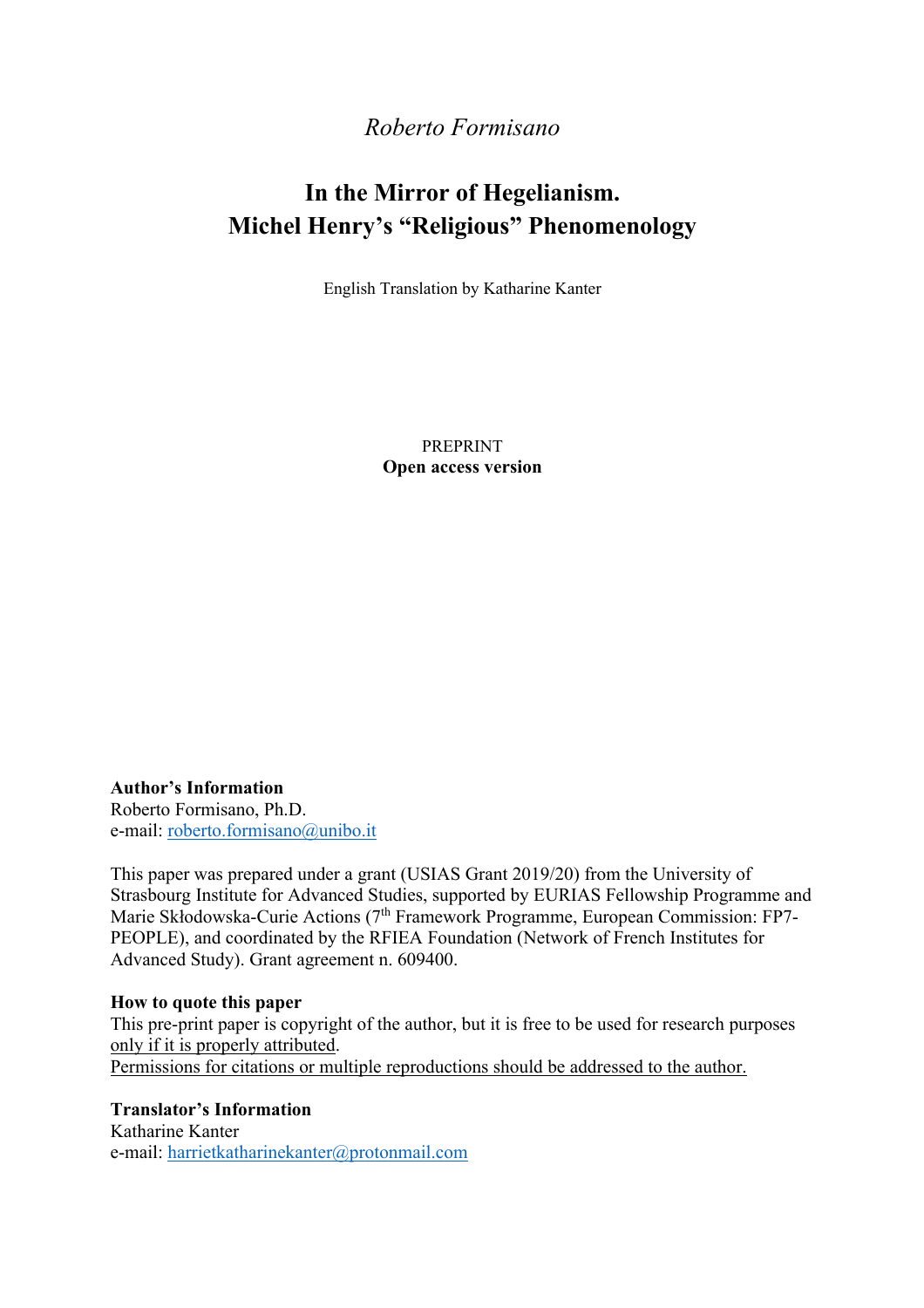# **In the Mirror of Hegelianism. Michel Henry's "Religious" Phenomenology**

*Roberto Formisano*

#### **1. Introduction**

The present study should be read within the framework of a research hypothesis that considers contemporary French phenomenology's debt to German idealism. It concerns more especially the early stages of Michel Henry's phenomenology, in the years prior to his publishing *L'essence de la manifestation* (1963) that deals with 20<sup>th</sup> Century Hegelianism.<sup>1</sup>

Rather than purporting to effect a superficial, or perhaps artificial, rapprochement between the two philosophical systems, we shall point to a deeper connection between Michel Henry's phenomenology and contemporary French Hegelianism. Thus, in the first section, our study will sketch out the genesis of Henry's thought within its hermeneutic context. Interpreters have indeed tended to pay but scant attention to the context, rooted as it was in a moment decisive to the history of French philosophy. In fact, since 1930-1940, the rediscovery of German idealistic philosophy—notably Hegel and his so-called "early theological writings" (Hegel 1907)—fed into and accompanied the initial French reception of Husserl and Heidegger's phenomenology (see Wahl 1946; Descombes 1979; Jarkzyk & Labarrière 1996). Given its primary exigency namely, to shake off the abstractions of  $19<sup>th</sup>$  Century academic and metaphysical tradition—, by merging as it were the horizons of debate (the *Hegel-Renaissance*, <sup>2</sup> contemporary phenomenology, philosophies of existence, discovery of Marx' early writings, neo-Kantianism, etc.), French philosophy found a path to the conceptual means that would underpin its programme of "reverting to the concreteness"3 of experience.4

It was in response to such theoretical demands and promptings that Michel Henry's philosophy emerged; discovery of Husserl and Heidegger's phenomenology occurred in the wake of Hegelianism, phenomenology, and the existentialism of that day, *depending* upon the way these had framed and formulated the major questions pertaining to the phenomenon of Being and its

<sup>&</sup>lt;sup>1</sup> This project was first launched in 2013. A post-doctoral Marie-Curie grant (European Commission) then enabled me to consult the *Michel Henry* Archives at Louvain-la-Neuve in Belgium. I should like to express my thanks to the Archives' director, Professor Jean Leclercq (Université catholique de Louvain), for having introduced me to the study of Henry's manuscripts. Analysis of that unpublished work opened up a field of research, later consolidated in view of collaborations at McGill University (Montreal) and University of Strasbourg Institute for Advanced Study (USIAS). This afforded an extraordinarily stimulating environment for in-depth study, whilst benefiting from the cordial expertise of Professors Garth W. Green (McGill University) and Jacob Rogozinski (Université de Strasbourg). To them I dedicate this study in respect and gratitude.

<sup>2</sup> See Salvadori 1974; Baugh 1993; Mudimbe & Bohm 1994.

<sup>&</sup>lt;sup>3</sup> "*Vers le concret*" is the programmatic title of a text by Jean Wahl, published in France in the early 1930s: see Wahl 1932.

<sup>&</sup>lt;sup>4</sup> In this regard, cf. also the judgements of Merleau-Ponty 1948, p. 158, 164 and Hyppolite 1971, vol. I, p. 233.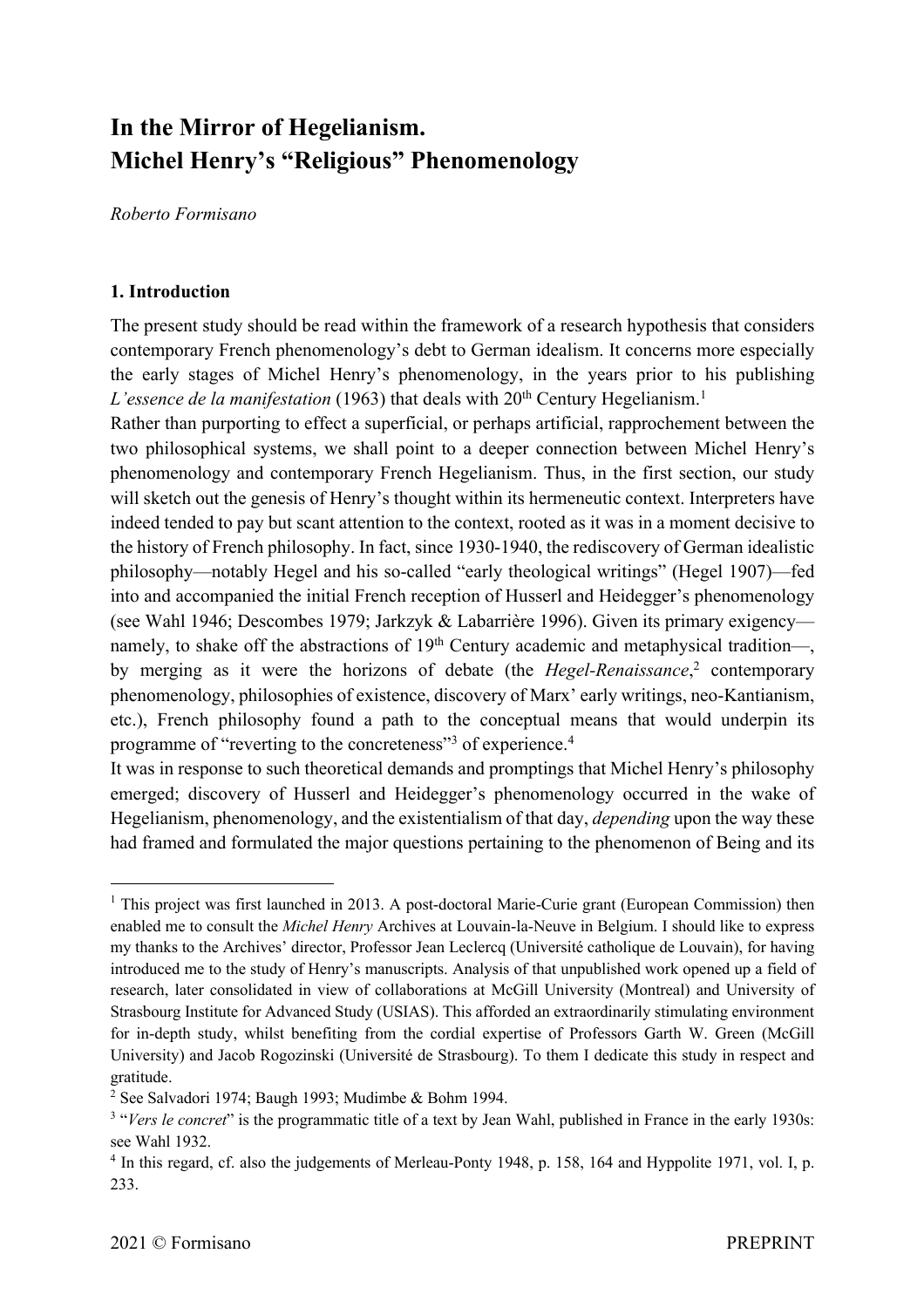relation to "the Experience of Consciousness" ("*die Erfahrung des Bewußtseins*," as Hegel describes it in his *Phänomenologie des Geistes*).

Our own interpretation purports to shew that in reacting to the Hegelianism/existentialism/contemporary phenomenology hybridisation, the young Michel Henry both took on and in his own way, inherited, the categories and overall framework of his philosophy's founding issues (*problématique*) in *L'essence de la manifestation*. Our intention is not to downplay the crucial, indeed decisive role of mediation played by Maine de Biran's philosophy<sup>5</sup> when Henry came to elaborate his phenomenology of subjectivity. It is, rather, to underline the fact that Michel Henry overturned Hegelianism will lay a basis for pointing to the knots or rather tensions, that crop up as Henry conceptualises phenomenology and its "religious" character. That analysis will—at the very least—serve to *open up* a question critical to *our* research, one that has to do with determining the meaning proper to phenomenological knowledge and its status.

### **2. The Background**

As the 1946-1947 academic term opened, young Michel Henry filed with the Paris CNRS the initial version of a research project. Though a mere sketch at the time,<sup>6</sup> its final version seventeen years later, and further to much review and redrafting along with changes both to titles and structure—would form the kernel of his *thèse d'État*. First published in two volumes in 1963, defended in 1964, that work is the cornerstone of his "phenomenology of life:" *L'essence de la manifestation* (Henry 1963).

His main dissertation, intitled *Éléments pour une esthétique religieuse* (Elements for a religious Aesthetics), was directed by Jean Wahl (*Dossier CNRS*, p. 303), amongst the most eminent of Kierkegaard's French interpreters. For Henry to select Jean Wahl as Research Director suggests a significant connection between the problem of "religious aesthetics," i.e., experience peculiar to religious consciousness (which in essence, is made up of transcendence, rupture, and paradox), and the manner in which Kierkegaard's philosophy was received in the general framework of his *reaction against Hegel's system*. And indeed, a significant body of manuscript notes from that period (see Henry Archive, Ms. A 2033-6434) confirms that Henry's *critique of Hegelianism* was central to the way he would define and construct his project and seek his own identity.

For Jean Wahl, that connection constituted a major pole of his labour in reinterpreting Hegel's phenomenology. Wahl's volume on the figure of "unhappy consciousness" in Hegel's philosophy (Wahl 1929) points to tensions and perplexities in the young Hegel, which can be said to anticipate Kierkegaard's critique of the philosopher of *Wissenschaft der Logik* or the *Enzyclopädie*, i.e., the mature Hegel (see also Wahl 1938). Jean Wahl sees Hegel,<sup>7</sup> not as the

<sup>5</sup> Henry devotes his study *Philosophie et phénoménologie du corps* (Henry 1965 [1975]) to Maine de Biran. In the notice to the second edition (1987, V), he states: "At the time, I was intent upon establishing the concrete nature of subjectivity, opposing it to idealism."

<sup>6</sup> This was a research file, which Michel Henry began to write up by hand in 1946. At Paris on a CNRS Grant, he was preparing his *Doctorat-ès-Lettres.* Transcribed, the file was published in Leclercq & Perrin 2017, pp. 299–356 (now: *Dossier CNRS*).

<sup>7</sup> Drawing on Hegel's texts from the Bern and Frankfurt periods (Hegel 1907).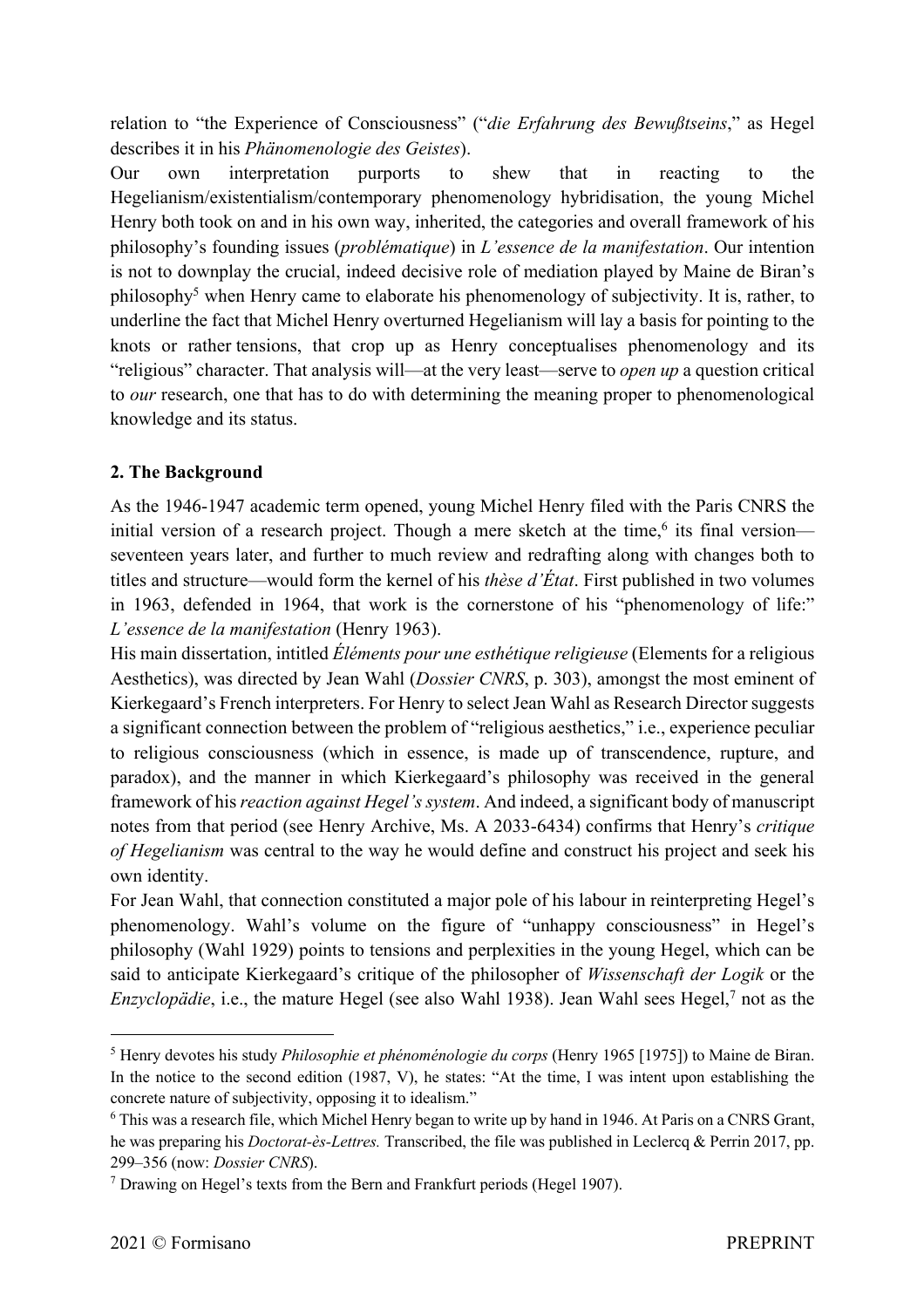atheist who broke a path to Feuerbach and Marx, but rather as one who had "translated" Christianity's main subjects into the language of modern philosophy. The young Hegel's "Death of God" does not lead to identifying Spirit with the sphere of human *praxis*, but rather expresses, through the Resurrection, "Christianisation of the world", i.e., appropriation of the latter in the light of the tension which, in the Judeo-Christian tradition, religious consciousness incarnates vis à vis of a transcendent being. That conscience be "unhappy", i.e., through experiencing "appropriation" of its mortal condition, is from Wahl's standpoint key not only to reinterpreting phenomenology and "vivifying" Hegel's thought by bringing it forward into our own time, but to deploying it as a basis for understanding other philosophical programmes which call for a "return to concreteness." From the 1930s onwards the decisive reference would be the phenomenology of Husserl and Heidegger.

All these issues would seem to be raised in Michel Henry's bibliography attached to his grant application for 1947; it sums up the constellation of theoretical references surrounding this initial research stage (see *Dossier CNRS*, pp. 309–10). Besides Wahl, one finds amongst Michel Henry's supervisors, importantly, Martial Guéroult and (from 1949/50) Jean Hyppolite along with their "opposite numbers" as it were, namely Alexandre Kojève and Jean-Paul Sartre for whom Hegelianism was *atheistic*.

In contradicting Wahl's interpretation, Kojève deems religion in Hegel's thought, to be but a "moment" if a necessary one, in the process of achieving Hegel's philosophy of Spirit, the definitive form of which very specifically entails *radically negating all religious forms*. Like Wahl, Kojève is bold enough to view Hegel as an "existentialist" *ante-litteram—*despite Kojève having first taken that from his perusal of Heidegger, rather than of Kierkegaard. The "unhappiness" of consciousness, the anxiety permeating existence, is but a "moment," whose original meaning will be found in the work of *negativity*.

Now, one must acknowledge that Kojève's reading of Hegel—a creative rather than a philological one—would markedly influence later French philosophy (see Canguilhem 1948, pp. 282–97), to the degree that "at least in France, one could no longer get at Hegel without first making the detour round Kojève" (Vouillerod 2017, p. 91). One finds the imprint of that very mediation in the initial reception of Heidegger's phenomenology. A significant illustration thereof is Sartre's *L'Être et le Néant* (Sartre 1943) which Michel Henry acknowledges having studied in 1947. Sartre's thought returns to the Hegelian theme of the "In-and-For-Itself" (*ansich-und-für-sich* [*en-soi-et-pour-soi*]), to be elaborated afresh in Kojève's concept of "Nothingness which nihilates (*Néant qui néantit*)" (Kojève 1947, p. 574).

That being said, for Kojève, and insofar as the "human reality" is concerned— i.e., *Dasein*, to follow the first French translation of a notion critical to Heidegger's phenomenological ontology—negativity in essence is, and is achieved, in and by *work*: Man is but negating Act; his acting, exercised at the outset on the immediate data of consciousness, will transform and thus preserve it while lending it fresh form. In that sense, negation is a creative act. Its true meaning is that of dialectics, which Kojève declines to apply to nature, restricting it solely to the *free* life of the *Geist*.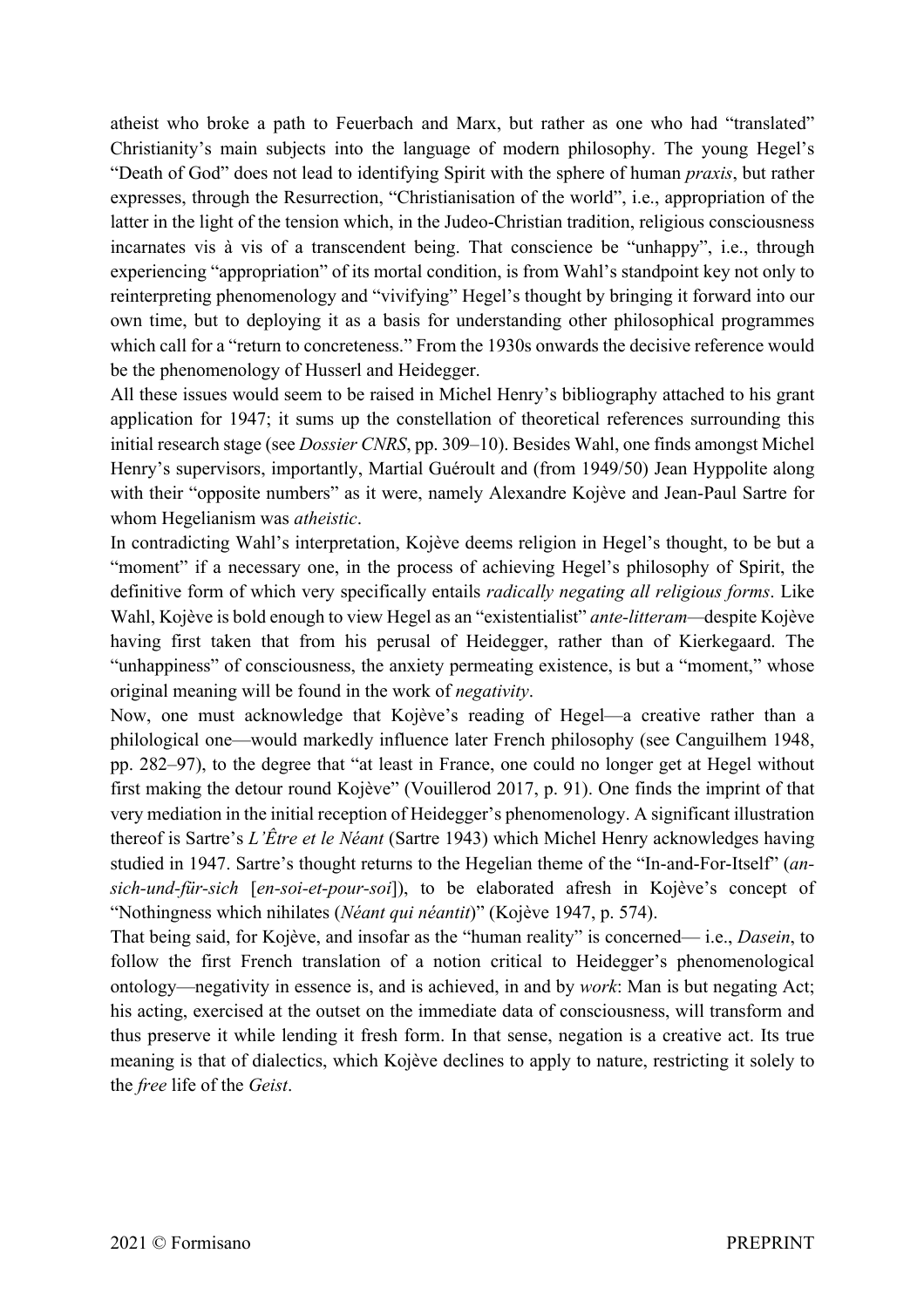That connection between negativity and freedom<sup>8</sup> is discovered through the Unhappy Consciousness, which thinks Man onwards from the day of creation. In Judeo-Christian tradition, expressed in the figure of Unhappy Consciousness, Man was created in a state of perfection. After the Fall and in a state of sin, that lost perfection may be recovered, *though in another form*. Man must become *other*. Accordingly, he is *free*—in order that he *may* transform himself, improve his very essence, live for striving towards an ideal. But for Man, to be free means to be *mortal*. Unlike the beasts, whose life simply ends, the death of a Man is a dialectical sublation. *Knowing* he must die, Man can thus transcend his own death, think on it and rise above it, by means of thought: through *knowledge*, wherein the rising above one's own death will be completed. The truth that follows on—negating the finiteness that makes of Man what he is, negating his mortality—is the mirror in and through which the Absolute *acquires a vision* of itself, a self-awareness: it represents itself, makes of itself the subject of a representation, and thereby *acquires knowledge of itself*, albeit in a form that cannot be otherwise but objectified. In reflecting upon itself and thus becoming *other*, in human knowledge, the Absolute denies itself whilst remaining identical to itself. Phenomenology—as a description of the modes of human existence (see Kojève 1947, p. 39 ff.)—is thus a Discourse on Being, on its *concrete* modes of manifestation that refer to how Man understands the Real. In his *Introduction à la lecture de Hegel*, Kojève writes:

Taken singly, Subject and Object are abstractions lacking both "objective-reality" (*Wirklichkeit*), and "empirical-existence" (*Dasein*). What exists in reality—once the issue is the Reality-ofwhich-we-speak; and since we do in fact speak of reality, for us the only question is that Realityof-which-we-speak; what, I must insist, does exist in reality, is the Subject-knowing-the-Object, or, which is the same thing, the-Object-known-by-the-Subject (Kojève 1947, p. 451).

As Kojève saw it, there is nothing in phenomenological discourse foreign to the truth of the "real," nothing separate from its formation and unfolding through history. Discourse *belongs*  to the reality of the truly real (i.e., the phenomenon): *only to the extent that it can be described*, is there reality. *It is through and via the mediation of* description that Reality, as a phenomenon, *actually attains* its truth, the horizon being Time and History. Discourse negates the substance's immediate identity; its negating action drives the phenomenon's becoming, where the Being's entire unity finds its way back to itself (i.e., the Being as a totality taken *in the Discourse*, as its discursive subject); reconstituting that unity is *that in which the being proves to be revealed to itself, mediated by Discourse*. From this, it flows that Discourse belongs to the appearing of Being; it is *by the mediation of the Discourse* that the Being must be enabled to achieve its manifestation, by making itself *other than itself* on a world horizon limited in time, via *anthropogenesis* that acts upon History *and by appropriating its "*historical forms" within a dialectical process in respect of which philosophy—unveiled as the self- awareness of the Being's self-consciousness—represents the ultimate moment.

<sup>8</sup> In 1950, Henry stated that he would devote "the sixth and final section" of his thesis (*Dossier CNRS*, p. 330) to the issue of freedom, not dealt with in *L'essence de la manifestation,* despite a reference to it, late in the *introduction:* Henry writes in a footnote that "the analyses to which allusion has just been made […] could not be included in this work; they will be the object of subsequent endeavors" (Henry 1963, p. 58 [p. 47]). To date, that research has never been published.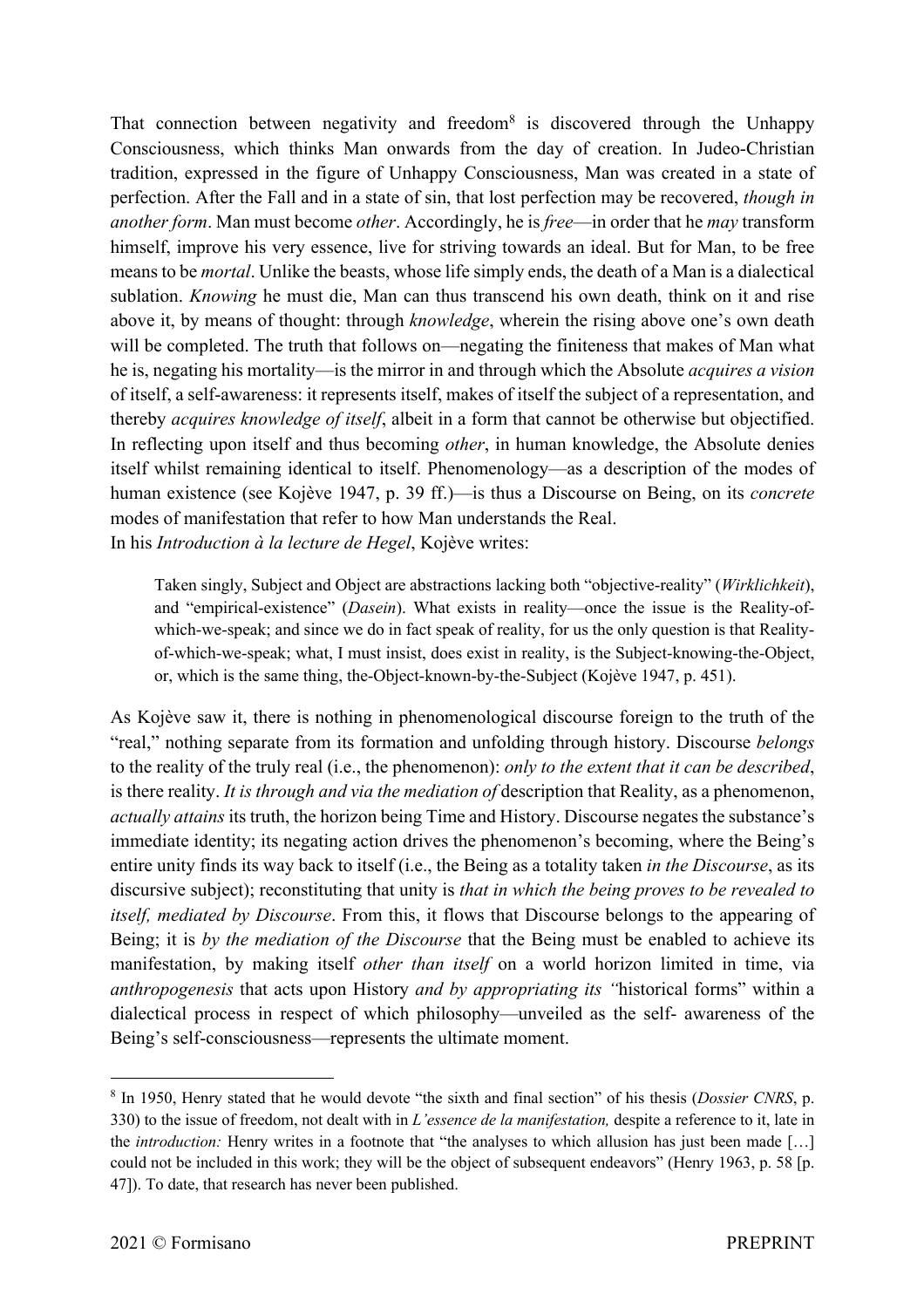#### **3. Michel Henry's anti-Hegelianism**

As his first year of research drew to a close, Henry altered the title of his main project to "Negativity and Transcendence." Accordingly, religion, which he had at first intended to place at the heart of his thesis, would be subsumed within a vaster issue pertaining to "the experience of consciousness," i.e., its movement of "dialectical sublation" (*Aufhebung*). In a memorandum preparatory to *L'essence de la manifestation,* which deals with Kojève's interpretation of Hegel's dialectics (see Kojève 1947, 527–8), Michel Henry writes,

Ko[jève] 527. *Truth* = "*revelation*" (= *description*) ( $\rightarrow$  probl[em:] ph[ilosophy] and revelation) of the Being and the Real through Discourse.

528 [illegible word] *True* = Being-revealed-by-the-discourse-of-its-Reality

 $\rightarrow$  Philosophy asserts that it describes not only the being, but the revealed Being, and that it explains the fact of Being's revelation by Discourse.

Philosophy—the totality of that which is:  $\{$ Being + Discourse = = Substance Subject — — Philosophy of Nature Anthropology

The philosopher asserts that he speaks not only of the given-Being, but of himself speaking of the Being, as well  $\rightarrow$  discover of the category of negativity and the dialectic. *Discourse is integrated into the totality of the Being, i.e., a monism.* 9

These few lines draw our attention to the fact that Michel Henry has not made use of Kojevè's "atheist" Hegelianism because he approves of it. It is rather *on account of his radical, conscious opposition* to the notion of a constitutive unity between the phenomenality of the Being and the Discourse (accompanied by a concern for "atheist" development of philosophy) that Michel Henry reads Kojève's texts: the reason behind his gaining acquaintance with this theory and these discursive categories is that he seeks to master their foundations "*the better to destroy them*."10 Michel Henry's research path thus entails forming a concept of the founding principle

Philosophie – totalité de ce qui est  $\{$ Être + = Substance — — Philosophie de la nature

<sup>9</sup> Henry Archive, Ms. A 2048 (emphasis in original): "Ko[jève] 527. *Vérité* = "*révélation*" (= *description*)  $(\rightarrow$  probl[ème:] ph[ilosophie] et révélation) correcte et complète de l'Être et du Réel par le Discours.

<sup>528 [</sup>mot illisible] *Vrai* = Être-révélé-par-le-discours-de-sa-réalité.  $\rightarrow$  Philosophie dit décrire non seulement l'être mais encore l'Être révélé, et rendre compte du fait de la révélation de l'Être par le Discours.

Discours = Sujet Anthropologie Le philosophe ne dit pas seulement parler de l'Être-donné mais de lui-même qui parle de l'être  $\rightarrow$  découverte de la catégorie de négativité et de la dialectique.

*Le Discours est intégré à la totalité de l'Être, i.e. un monisme.*"

<sup>&</sup>lt;sup>10</sup> "Destroying" Kojève's discourse means neither simply its "refutation" nor its "annihilation." Henry thinks of "destruction" rather along the lines of *Destruktion* as announced by Heidegger in *Sein und Zeit* (Heidegger 1927, § 6): "The task of Destroying the history of ontology (*Die Aufgabe einer Destruktion der Geschichte der Ontologie*)." Referring neither to criticism of an error, nor to mere exclusion that negates an earlier philosophical interpretation, the word "destruction," taken in its rigorously phenomenological sense, here means de-structuring or "the shake-up (*ébranlement*) needed to reveal the structures, strata, system of the deposits" (Derrida 2013, 34) covering the essence. While for Heidegger, destruction refers to a form of negativity, safeguarding and defending through conflict the life, the truth of the essence by the tension of its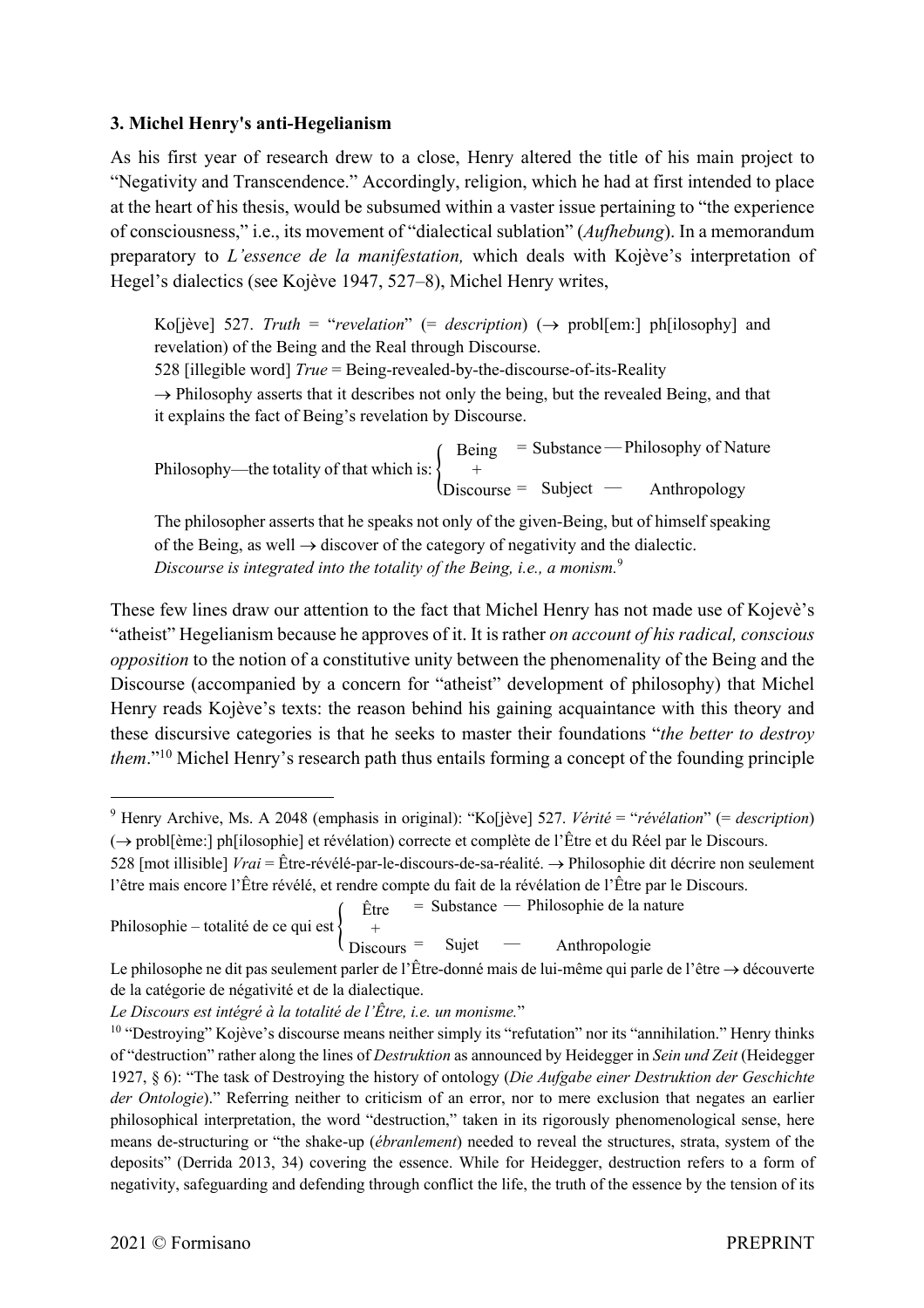upon which rest the ultimate condition of possibility of Hegelianism, existentialism, and more generally contemporary phenomenology.

In Kojève's writings, Michel Henry comes across that same principle in the *integration* that an existentialist interpretation of the dialectic assumes to exist, between the phenomenality of the Being and its revelation by phenomenological discourse. Such integration, which involves inserting the transcendental link acknowledged by phenomenology between the appearing of Being and the structuring of the existence of "human reality" (*Dasein*), characterises the fundamental, preliminary assumption underpinning the "conversion" of the *Nichtigkeit* of finite consciousness and its experience—as essential determination of human existence—into a mode that constitutes the phenomenalisation of the Being as such. Integrating the modes of ontological understandings peculiar to existence within the truth of the Being is what Michel Henry refers to in his notes as "monism": the reduction of the two different modes of givenness to a single and identical mode of phenomenalisation understood in the light of the work of negativity; as a mode of structuring the "horizontal transcendence" which makes up the experience of consciousness through and within which the appearing of Being takes place. Subsumed within the original process of phenomenalisation of the Being, the transcendence of consciousness thereby manifests its ontological constitution: it does so by *discursive appropriation of its own structure*. The phenomenological *discourse* through which enabling consciousness to liberate its own essence thus becomes the locus for further freedom—that of the Being revealed to itself *in and by Philosophy*.

A feature essential to contemporary Hegelianism and existentialism is of course dismissing the illusion of Hegelian absolute knowledge (see Hyppolite 1946, p. 197 ff., and Hyppolite 1968, p. 51 ff.): the coming realisation of ultimate "dialectical sublation" or the revelation of the being to itself culminates as a function of the revelation to the self of negativity (human selfconsciousness), achieved through Discourse in philosophical knowledge, where human Word becomes the Word of the Being and where both identify themselves, by negating their preexisting difference. That said, the idea of a *structural link* between the Being and human reality (*Dasein*) is what Hegel's philosophical heirs have retained of his phenomenology: for the Being to appear, it must differentiate itself from itself, manifest itself outwith the self; it must come out of itself (*an sich*) and become *other* than itself (*für sich*), make of itself an object as it were, on the transcendental horizon of all "vision"—*i.e*., *understanding—*of the self. The horizon is that of existence, the *Dasein* which too is open to understanding its own being, in accordance with the modes peculiar to the *In-der-Welt-sein.* Hence the notion of *Zusammengehörigkeit* will be maintained, whereby the *Dasein*'s jointly belonging is critical within the truth of Being. In detailed and systematic fashion, the first section of *L'essence de la manifestation* reconstructs

that "monist" (Kojève 1947, pp. 485–6) notion of the Being; its typical thesis considers the phenomenality of the Being *homogeneous* with existence's *ontological* structure. In a "monist" perspective, the "homogeneity of Being" (Henry 1963, p. 45 [p. 36]) establishes the *insertion* 

workings (in the sense that the truth of essence resides in such conflicting interpretations), with Henry destruction takes on another, a further meaning. It is the discovery of an essence that, while constituting the ultimate foundation of all thought of the Being and from which it cannot be severed, lives "beyond" and independently of that opening. Henry's destruction (attained in the first part of *L'essence de la manifestation*) is the discovery of the "autonomy" of essence. See *infra*, § 4.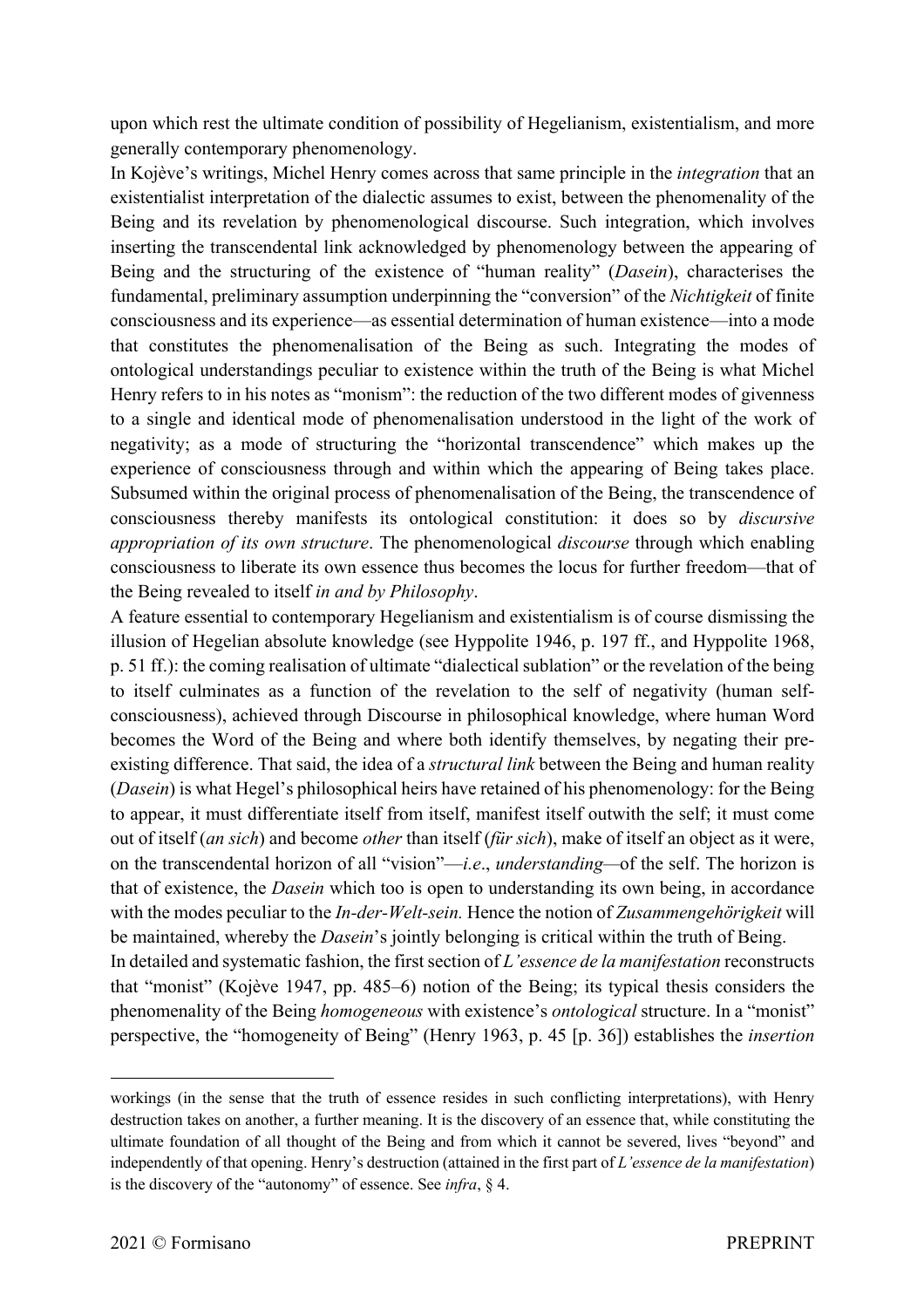*of the ontological structure of Dasein (and of its modes of existence and understanding) within the appearing of Being*: ontological knowledge, despite its being stubbornly *different in respect of* absolute knowledge, is nevertheless *constitutively integrated* into the original process in and through which the Being appears as itself, in other words, as knowing-itself-to-be-itself, of which phenomenological Discourse is in some way its achievement.

## **4. Sources of the "religious" attitude of the phenomenology of life**

To Henry, the subject of "liberation" is not human reality, but the essence. *Opposing* the monist notion of integrating the Being and existence, Michel Henry's phenomenology asserts the *Selbständigkeit* of the original essence, i.e., the "autonomy" of the absolute: its *heterogeneity* relative to the finite manifestation of the *Dasein,* as well as its *independence* relative to its modes of appropriation and understanding that are peculiar to consciousness in general, which means the independence of absolute knowledge vis à vis phenomenological Discourse<sup>11</sup> and its Concept (cf. Henry 1963, § 75 and § 77).

Used by Michel Henry in a telling, provocative way, *Selbständigkeit* is a notion taken from Sartre's *L'Être et le Néant* (Sartre 1943). For the latter, *Selbständigkeit* refers to the character of "autonomy" assigned by natural consciousness to reality, conceived as "being in itself," substance, reality that can exist *independently* of the human being contemplating it. That said, a similar notion of *Selbständigkeit* appears in Hegel's *Phenomenology*, in the figure of Unhappy Consciousness, i.e., religious understanding of the essence, which not only considers the latter as "autonomous," but assigns to it an ipseity, thereby acknowledging and projecting, in the image of its transcendent God, all the properties of perfection, eternity, infinity, etc. that human reality denies to itself on account of its mortal being.

In appearance only, though, do Henry's phenomenology and Hegel's "Unhappy Consciousness" converge: the former explicitly opposes the presuppositions governing the "unhappiness" of Hegelian religious consciousness. In the problematic context of *L'essence de la manifestation*, the discovery of the essence's autonomy is presented explicitly, for purposes of determining the essence *which is not and cannot be* the outcome of a *Sinngebung*, the effect of a thetic act of consciousness. The assertion of *Selbständigkeit* rests rather on the phenomenological demonstration of *impossibility that constitutes* the essence, interpreted in the sense of transcendence (as the farthest horizon of all phenomenal donation) to ensure by itself the ultimate condition of its own appearing (cf. Henry 1963, § 27). That constitutive limit upon transcendence—a limit that analysis "cannot surmount" (cf. Henry 1963, p. 368 ff. [p. 295 ff.])—is associated with the need for radicalising the phenomenological method which, presented as the "*epoché* of the world," consists in shutting down intentionality as such (see Serban 2010). Autonomy is thus shown to be an *immanent* determination relative to essence, establishing itself of itself, through its ability to ensure *by itself its own receptivity, quite independently of whether consciousness operates—actively or passively—upon it*.

There is nothing problematic in Henry's grasp of the inessentiality of ontological consciousness, unaccompanied as it is by a "painful" sense of being severed from essence

 $11$  Here one glimpses, if but as a sketch, the general groundwork to the distinction drawn by Henry between the "Word of Life" and the "*logos* of the World," later elaborated in his "Christological trilogy" (1996-2002); see more especially Henry 2002 [2012], chap. VII.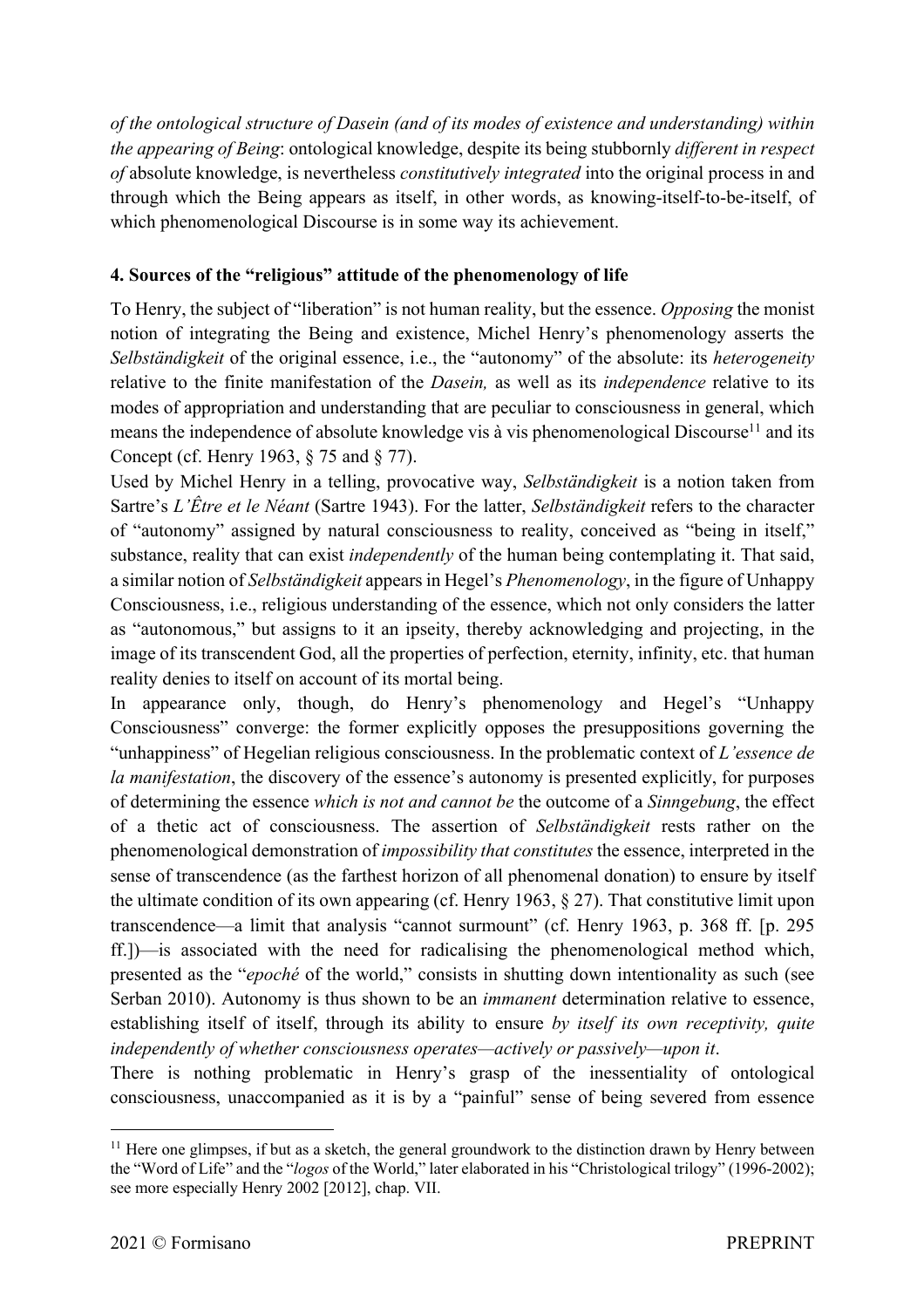*because no such separation ever occurs*: although inessential, insofar as whatever consciousness may contribute to the original movement of self-revelation of the essence, consciousness proves to be *founded* in it, and in such a manner that neither an understanding nor failure to understand consciousness can alter or "break" the tie that essence in and by itself creates, *independently of consciousness and of its modes of understanding the self and essence*: "*Nevertheless, the essence*—stresses Henry—*is immanent to existence as constituting its very essence.*" (Henry 1963, p. 187 [p. 154]. Emphasis in original).

Here, the keyword is immanence; indeed, in *L'essence de la manifestation* Henry tirelessly reiterates that "immanence" is "the essence of transcendence"; it is "the original mode according to which is accomplished the revelation of transcendence and hence the original essence of revelation" (Henry 1963, 280–1 [227]). Immanence is *selbständige* because to achieve its own appearing, it *has no need of understanding*, and requires neither mediation by consciousness nor its ontological structure. As immanence, essence *is bound to no* "experience of consciousness," where its ultimate possibility of donation is concerned.

In asserting the "autonomy" of purely passive, affective experience in the "being aware of itself" peculiar to the essence of manifestation, what Henry contemplates is an *essential*  disjunction<sup>12</sup> between the original mode of appearing, which constitutes the affective selfrevelation of the essence reduced to bare life as such, and the *derived* mode of appearing (deemed in Hegelianism to be co-original with the essence's appearing) that constitutes consciousness and its being-in-the-world (i.e., its finitude and historicity: cf. Henry 1963, p. 203 [pp. 166–7]). A disarticulation that does not signify a "radical separation" between the original affective self-appearing of phenomenality, that Michel Henry calls *life*, and existence's ontological structure. In objecting to Hegelianism and existentialism, Michel Henry's phenomenology asserts the *inessential* character of all interventions that phenomenological consciousness can effect through *Verstehen,* insofar as that concerns the original process within which self-revelation of life is attained (Henry 1963, p. 179 [p. 148]). That existence be "inessential" in respect of this original process nonetheless means that the latter's *accomplishment "within itself" is what constitutes the ultimate condition of possibility for opening the transcendental horizon of Being that makes up the structure of existence, the opening up of its being-in-the-world*. Otherwise put, it is because the self-affection of life has already been given to itself, in the pathetic immediation of its immanent testing of the self, that the latter *gives and allows itself to be found as that irreducible, purely "material" datum which presents itself as a reality "already present,"* as one already given or pre-given, and can thus be latched onto by phenomenological consciousness.13 As Henry would reiterate, *immanence is the essence of transcendence*.

It follows then, that from Henry's standpoint, the aim of asserting the essence's "autonomy" is not to *deny* the founding link that within life itself binds thought to the essence it seeks to

 $12$  It is that idea of "disjunction" or "disarticulation", referring to the essence and its manifestation, that Michel Henry finds in the Fichtean doctrine of religion. See Hyppolite 1971, vol. 1, pp. 32–52 on the meaning of this "disconnection" in Fichte and see Rametta 2016, 173–88; Formisano 2018, 147–64 on the way Henry made the Fichtean notion his own.

<sup>&</sup>lt;sup>13</sup> On this point turns the critical difference vis à vis Husserl's "hyletic phenomenology": see (Henry 1990) [2008]).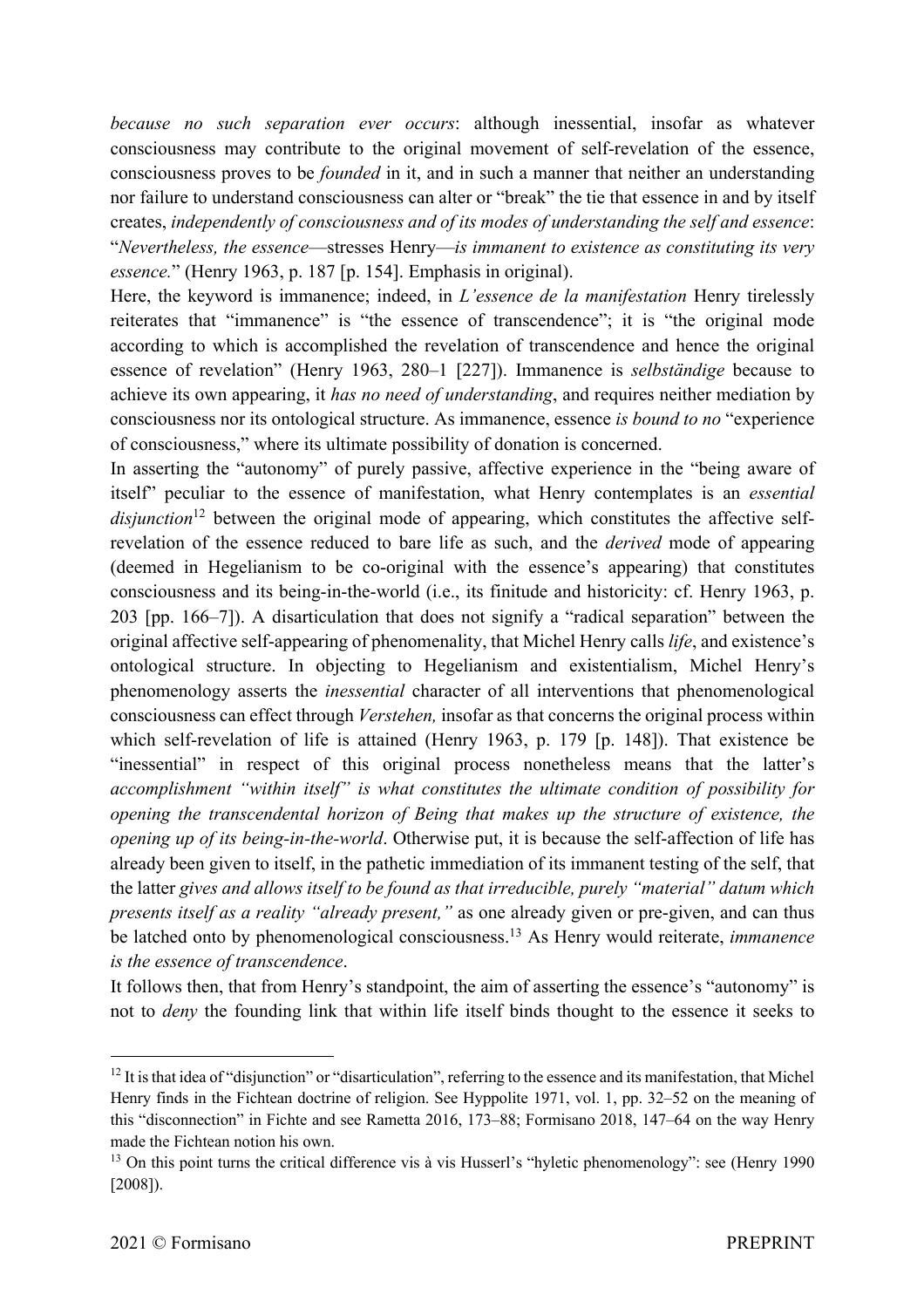understand. Negation is unnecessary here, because between "autonomy" of the essence and absence of "autonomy" for the finite consciousness, no conflict is possible. Nothing need be dialectically "eliminated." Since transcendence is *founded* upon immanence, no work (*vs.* Kojève), no spiritual maturation of existence (*vs.* Wahl) is called for. By self-interpreting as *already founded in life, by the work it accomplishes in the origin of its immediate, immanent self-revelation*, to be itself phenomenological consciousness need not, in Henry's view, deny its "religious" attitude towards essence (cf. Henry 1963, p. 898 [p. 728]). It is rather *owing to*  that distinction, that from the founding link (the "*religare*" immanent to life and its phenomenological powers),<sup>14</sup> Henry's phenomenology strives to clothe it with fresh meaning, one other than that reasserted by the Hegelian line of phenomenology that has been carried forward by contemporary French philosophy's main currents.

### **5. The issue "internal" to philosophy**

That redefining of the relations between absolute life and human existence is attended by a reexamination of the relations between life, and how philosophy thinks life, i.e., between the essence and its "first phenomenology," since life, being *index sui*, in its original movement of appearing has no need of being revealed through mediation of consciousness in general, and, in particular, by that determined mode of *In-der-Welt-sein* which is philosophical understanding. In a note preparatory to *L'essence de la manifestation* Henry writes: "One should not believe that our life is empirical and that there must be an exceptional operation which the philosopher alone can accomplish, for it [*i.e.*, life] to become a pure life" (Henry Archive, Ms. A 5878). However, to the extent that philosophy discovers the *inessential* character of its mediation, in the sense that its descriptions and discourse in no way constitute an "active" contribution to achieving the original process in which they do nonetheless allow access to phenomenological consciousness, the question *for philosophy* is inevitably to seek the meaning corresponding to its inner demands and efforts to adhere to the *Sache selbst*, to that essence considered in its movement that constitutes immanent self-revelation.

Once one accepts the impossibility of that phenomenological discourse being deemed a "moment" that constitutes the original appearing, Henry states that "if philosophy is secondary in relationship to life, nevertheless there must exist a mode of philosophizing which does not in any way prejudice the essence." (Henry 1963, p. 56 [p. 43]). Accordingly, in reflecting upon philosophy's mission in respect of life Henry writes: "As a matter of fact, the aim of this work is to show that there exists *absolute knowledge* and that the latter is not dependent upon some isolated bit of progress. Actually, such knowledge is not bound to a determined mode of existence, it is not the privilege of the moment" (Henry 1963, p. 55 [p. 43]). *Nevertheless,* such knowledge *is not* that of philosophy: "It is rather the very milieu of existence, the very essence of life" (Henry 1963, p. 55 [p. 43]). That absolute knowledge, heterogeneous to phenomenality of all *Verstehen* generally, is that of affectivity and its self-affection admitting of no outside mediation, of no intervention by thought in general. But what then of philosophy? What then of phenomenological knowledge that insists upon rigorously describing that "invisible" appearing which is that "experiencing the self" (*s'éprouver soi-même*) peculiar to life? What

<sup>&</sup>lt;sup>14</sup> Cf. Henry 2004, p. 108, p. 159. In this regard, see Canullo 2019.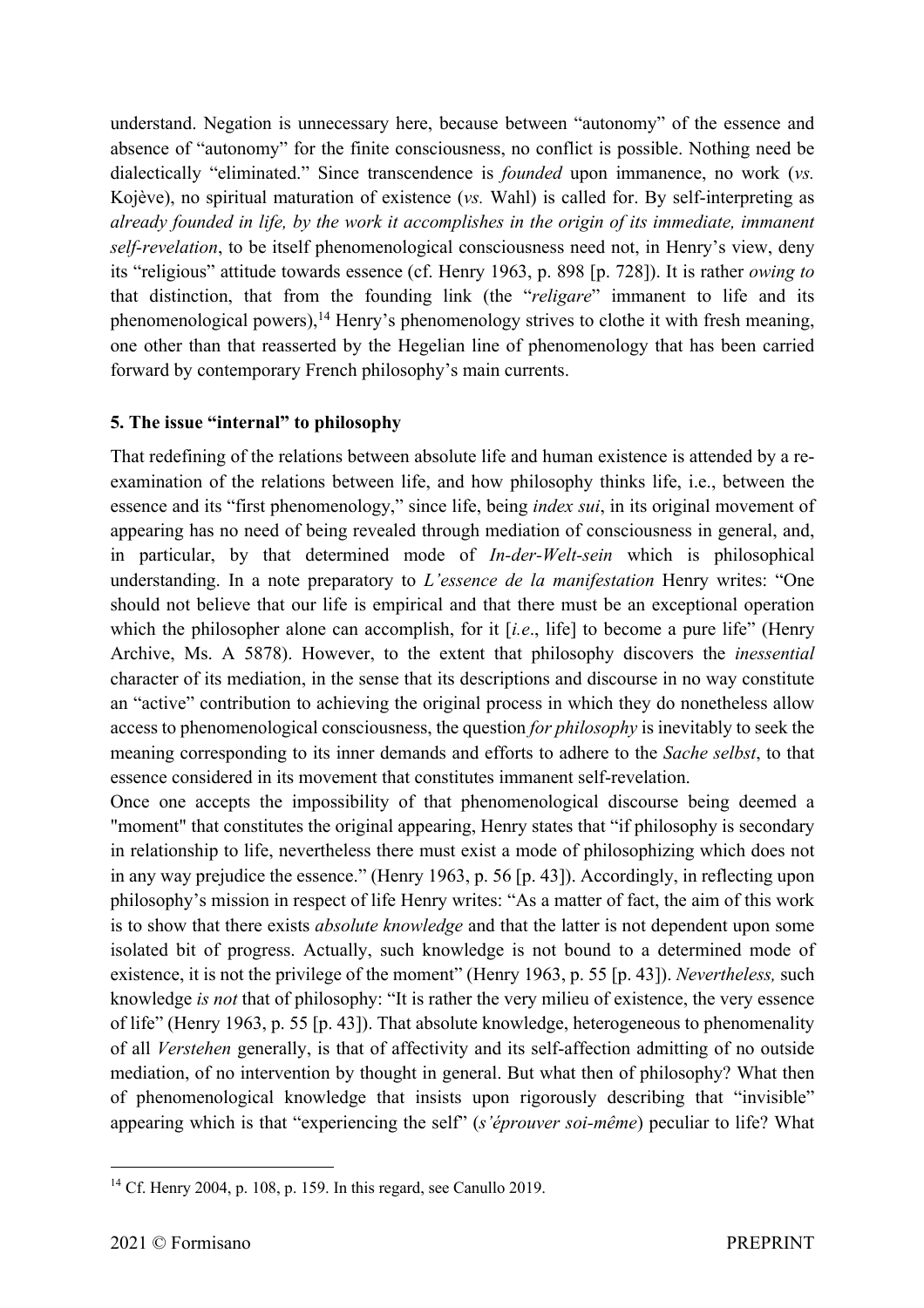meaning can be assigned to such work, such as would distinguish it from all other forms of knowledge, and how may it be clothed in legitimacy?

Henry does not, of course, neglect the issue (see Henry 1963, § 17). In his introduction to *L'essence de la manifestation*, he asserts that "the ultimate meaning of phenomenology in the last analysis hangs upon the fact of the discovery of a 'phenomenon' which is itself the foundation (*fondement*)" (Henry 1963, p. 54 [p. 42]). As to the meaning that should be vested in this discovery and in phenomenological work of elucidation designed to capture as it were, essence in a "rigorous" and "loyal" manner, that question is not even raised. It is as though the mere *will to adhere to essence*, which constitutes the phenomenological method, calls for no further justification; leaving thought outwith the original process where the self-affection of absolute life occurs is presented as a clue to the solution, rather than as an obstacle: at the end of the day, it is *because* philosophy comes second to life (being is *shut out* from its original mode of donation), that accomplishing the latter *lays the groundwork for its description,* thereby supplying the criterion for uncovering "which mode of phenomenological treatment should be submitted to the foundation (*fondement*)" (Henry 1963, p. 55 [p. 43]); see also Henry 2000). Indeed, it is from the essence alone, in accomplishing that phenomenalisation attained in itself, that phenomenology can assert access to absolute life legitimising its descriptions, i.e., at least phenomenological knowledge's certainty that it is aimed at "flesh and blood" reality and can thus define the distinctive trait of philosophy, as opposed to other paths to understanding.

Here, there does creep in a subtle ambiguity: *philosophy's descriptive labours take on legitimacy not because they adhere to the donation of life, but only because of the autonomy which* in principio *the phenomenalisation of life secures to itself* (cf. Henry 1963, p. 180 [pp. 148–9]). Philosophical or natural knowledge: these are modes of being of existence in the world, to which life, in its immanent pathetic movement, proves to be "*indifferent*"15 because it has always been "present to itself at the heart of an internal transcendental experience which strictly speaking can neither be 'obtained' nor 'lost'" (Henry 1963, p. 54 [p. 42]). Philosophical knowledge is legitimate to the degree that *it is up to life to lay the foundations for its being possible*, without philosophy contributing in any way to those foundations – just as is the case for any other type of knowledge.16

More generally, what distinguishes philosophy from all other modes of being, is that not only does it exercise its understanding vis à vis the essence, but it *knows*, grasps, and expresses through its language, the reason on which the legitimacy of its word rests: in it, there is

<sup>&</sup>lt;sup>15</sup> Henry 1963, p. 540 and p. 563 ff. [p. 431, p. 449 ff.]. Indeed, that "indifference" is what constitutes "the essence of Christianity" (Henry 1963, p. 564 [p. 450]).

<sup>&</sup>lt;sup>16</sup> Cf. Henry 1963, p. 173 [p. 143]: "Being is the pure manifestation. The manifestation of Being is the selfmanifestation of pure manifestation. The self-manifestation of the pure essence of manifestation is in no way the result of reversal, rather it belongs to the pure essence of manifestation itself. That Being be able to manifest itself does not mean that the self-manifestation of Being can or must be joined to the essence of Being in the course of or at the end of a process which would permit this essence to realize itself; it means that the essence of Being is self-manifestation. *Self-manifestation is the essence of manifestation*. Again, we should understand how this self-manifestation of manifestation occurs: it is original. Original means that it is not the fact of philosophical knowledge but that of the essence itself. The self-manifestation of the essence is so little dependent on the fact of philosophical knowledge that the latter constantly presupposes it as the very condition of its accomplishment."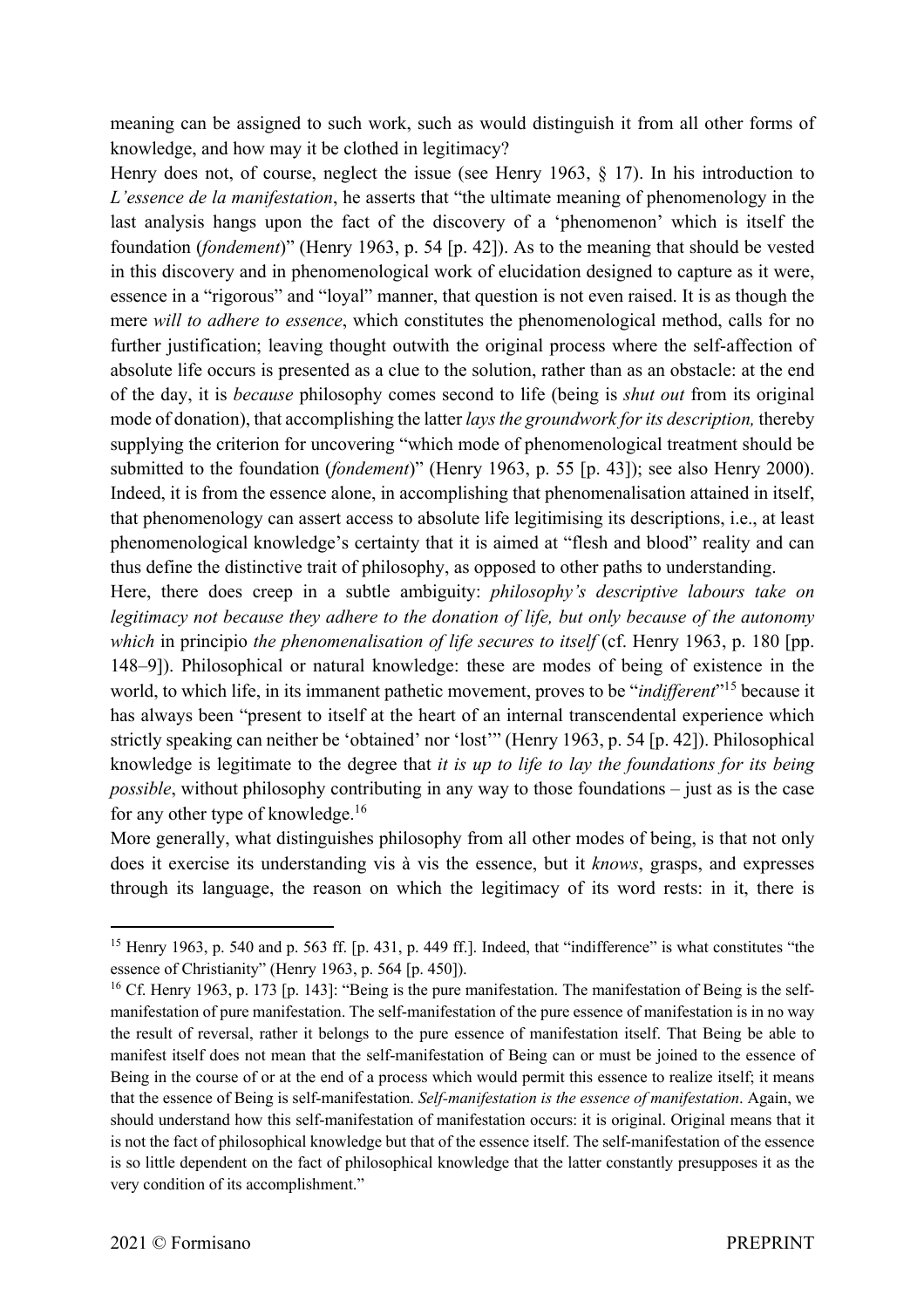accomplished the self-awareness of existence striving for "loyalty" to the essence. The *critical work* that philosophy, as a "critique of all revelation" (Henry 1963, p. 55 [p. 43]), directs at itself and history is realised in and through that self-awareness.17 Since such self-awareness will prove to be *heterogeneous*, <sup>18</sup> and thus *external* vis à vis life, the inevitable question is again, *in what should consist the meaning of that appropriation which philosophy can secure to the foundation that life—and certainly not its self-awareness—accomplishes in its originary phenomenalisation*? Since for Henry, the issue is not to supersede the irreducible, even religious, heteronomy of life, one must seek to know *whether awareness of that heteronomy*, although unable to contribute more to life, *might bring to philosophy the determination it needs*—not for life, *but for itself,* justifying its labour of elucidation. Is the mere *eidos* of life the only *eidos* to which one may legitimately appeal to in Henry's phenomenology—able to secure to philosophy every condition for responding to the question?

As we see it, the question remains entirely open in *L'essence de la manifestation*, where Michel Henry's line of argument, focusing as it does on the need to avoid "causing harm to the essence," leaves in the background the issue "internal" to philosophy, which "comes second to life;" that means foreign to the order of questions peculiar to a "first phenomenology." Perhaps the answer may be found in works written after *L'essence de la manifestation*, where Michel Henry deals with works of art, cultural criticism, the issue of history, and notably the possibility of a philosophy of Christianity. It would for example be worthwhile to check whether the "phenomenology of Christianity" that Henry developed from *C'est moi la vérité* (1996) onwards, surrounded as he was by the debate over the "theological turn in French phenomenology" (Janicaud 1991), might suggest solutions to these theoretical difficulties: was there really a radical "turn" in 1996, or was it simply the outcome of assumptions dating from the period in which *L'essence de la manifestation* was drafted? Does the "turn" of the 1990s involve reverting to the original project to work out a form of "religious aesthetics," or does it rather represent a further development, if not to supersede it?

Within this study's framework, which has principally to do with the early period of Michel Henry's philosophical training, we have shown that the idea of a "religious philosophy" is actually found at the source of Henry's work. In 1946 it was the explicit aim;<sup>19</sup> and even later,

<sup>17</sup> Here one finds revealed in its ultimate effect what *phänomenologische Destruktion* means for Henry: a labour *essential* (in terms of thought-method at least) to philosophical knowledge, *but inessential from the standpoint of essence*, i.e., relative to its autonomous, immediate, and immanent self-revelation.

<sup>&</sup>lt;sup>18</sup> All the more so that it interprets his method—and thus self-interprets—as "the self-justification of the transcendental life of absolute subjectivity in its self-objectivation (*in the form of its self-objectivation*)" (Henry 1990, p. 129 [p. 95]).

<sup>&</sup>lt;sup>19</sup> In the light of analysis of the *Dossiers CNRS* and the results set out here, as we see it, that idea of a "theological turn"—the interpretative paradigm initiated by Dominique Janicaud (cf. Janicaud 1991) which prevails insofar as our current understanding of French phenomenological philosophy in the second half of the 20th Century is concerned—should be subjected to serious and wide-ranging critical reexamination. Is the attention paid by contemporary French phenomenology to the phenomenon of religion (i.e., to religion as a phenomenon) truly the subject of arbitrary decision by certain philosophers? Might it not rather be a philosophical demand typical of a specific era in the history of French contemporary philosophy? Indeed, the relation of French philosophy to Hegelianism has enabled us to shew that the discovery of religion as a philosophical problem—around which gravitate fundamental philosophical issues casting doubt upon the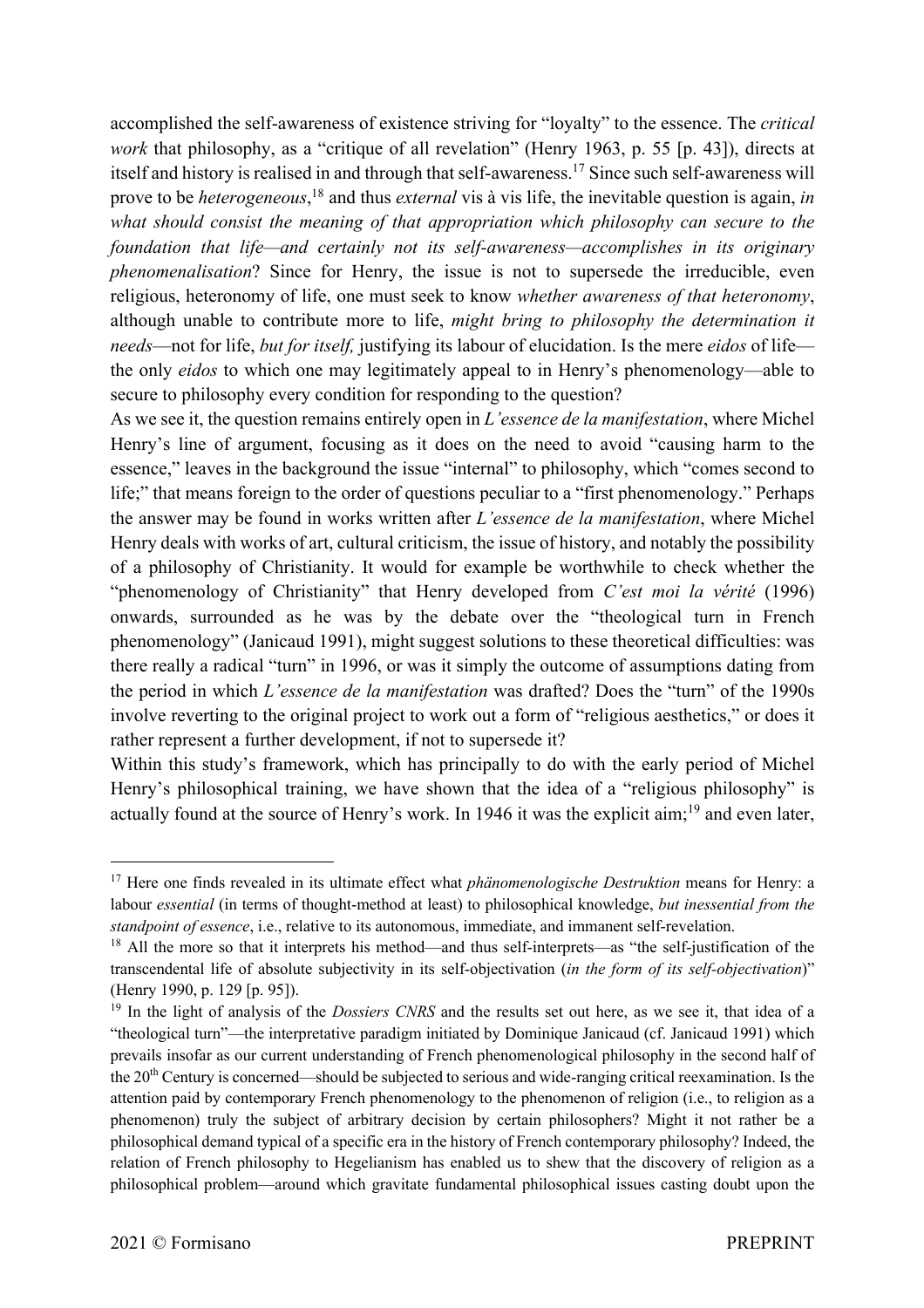once religion no longer appears as the main subject and his research tends more towards working out a "first phenomenology" thanks to the opportunities provided by the discovery of the "subjective body," Henry's philosophy in no way alters the "attitude" governing his grasp of the phenomenological method, running parallel to his critique of "ontological monism." Affirming the *Selbständigkeit* of absolute life and its self-affection is nevertheless not immune from certain aporias that Hegelianism recognises as typical of "religious" thought concerning the essence. Placing Henry's phenomenology alongside Hegelianism—without attempting to suggest that there might be a reversion to the latter—has helped us shew that with Henry, "tension" persists between life and *the thinking* of life. A tension that Henry's phenomenology declines to acknowledge within life itself,<sup>20</sup> and that it restricts to the *philosophical representation of life* alone. As it happens, it is precisely that representation which *is* Henry's phenomenology as such: a knowledge the concept of which demands, down to our own day, that its meaning be elucidated *not for life, but for itself*.

#### **References**

- (Baugh 1993) Baugh, Bruce. 1993. Limiting Reason's Empire: The Early Reception of Hegel in France. *Journal of the History of Philosophy* 31 (2): 259–75.
- (Canguilhem 1948) Canguilhem, Georges 1948. Hegel en France. *Revue d'histoire et de philosophie religieuse* 4: 282–97.
- (Canullo 2019) Canullo, Carla. 2019. Michel Henry as Philosopher of Religion. In *The Problem of Religious Experience. Case Studies in Phenomenology, with Reflections and Commentaries*. Edited by Olga Louchakova-Schwartz. Cham: Springer, pp. 257-270.
- (Derrida 2013) Derrida, Jacques. 2013. *Heidegger: la question de l'être et l'histoire*. Paris: Galilée.
- (Descombes 1979) Descombes, Vincent. 1979. *Le Même et l'Autre*. Paris: Minuit.
- (*Dossier CNRS*). Henry, Michel. 2017. Dossier d'attaché de recherches au CNRS. In *Genèse et structure de "L'essence de la manifestation"*. Edited by Jean Leclercq and Christophe Perrin. Paris: Hermann, pp. 299–356.
- (Formisano 2016) Formisano, Roberto. 2018. L'eredità impossibile. Fenomenologia e filosofia dell'immanenza a partire da Fichte e Michel Henry. *Azimuth. Philosophical Coordinates in Modern and Contemporary Age* 6: 147–64.

meaning, method, and concept as such of phenomenological research—makes up the decisive *humus* for the way in which phenomenology was first received in France. One can be allowed to speak of a "turn" only if one leaves out or even bury, a decisive moment in the history of contemporary French thought. We see this otherwise however: it is premised upon a philosophical understanding of religion and thus on the horizon of characteristic continuity that one locates the two trends—the two "souls"—of French philosophy, i.e., on the one side the "soul" which aims at secularising phenomenality (where there arise the "atheistic" or shall we say, "lay" interpretations of phenomenology); on the other hand, the "religious" trend (found with Henry) which by radicalising phenomenology, seeks to return to the immanent essence of life, to life as immanence and self-affection.

<sup>&</sup>lt;sup>20</sup> Owing to the notion that, unlike philosophy, *religion is neither a determined mode of existence nor one of Verstehen*. Understood in the "original" sense of *religare,* and accordingly free of "positivity," religion to Henry is assimilated to life, to its immanent movement of self-revelation, the same and the only process by which life institutes the founding tie to each individual, to each fleshly ego that makes up the community of the living (human) beings. It is that founding life which preserves the foundation's unity, and upon which no external mediation—in other words *philosophy—can act* (see Henry 1963, § 49).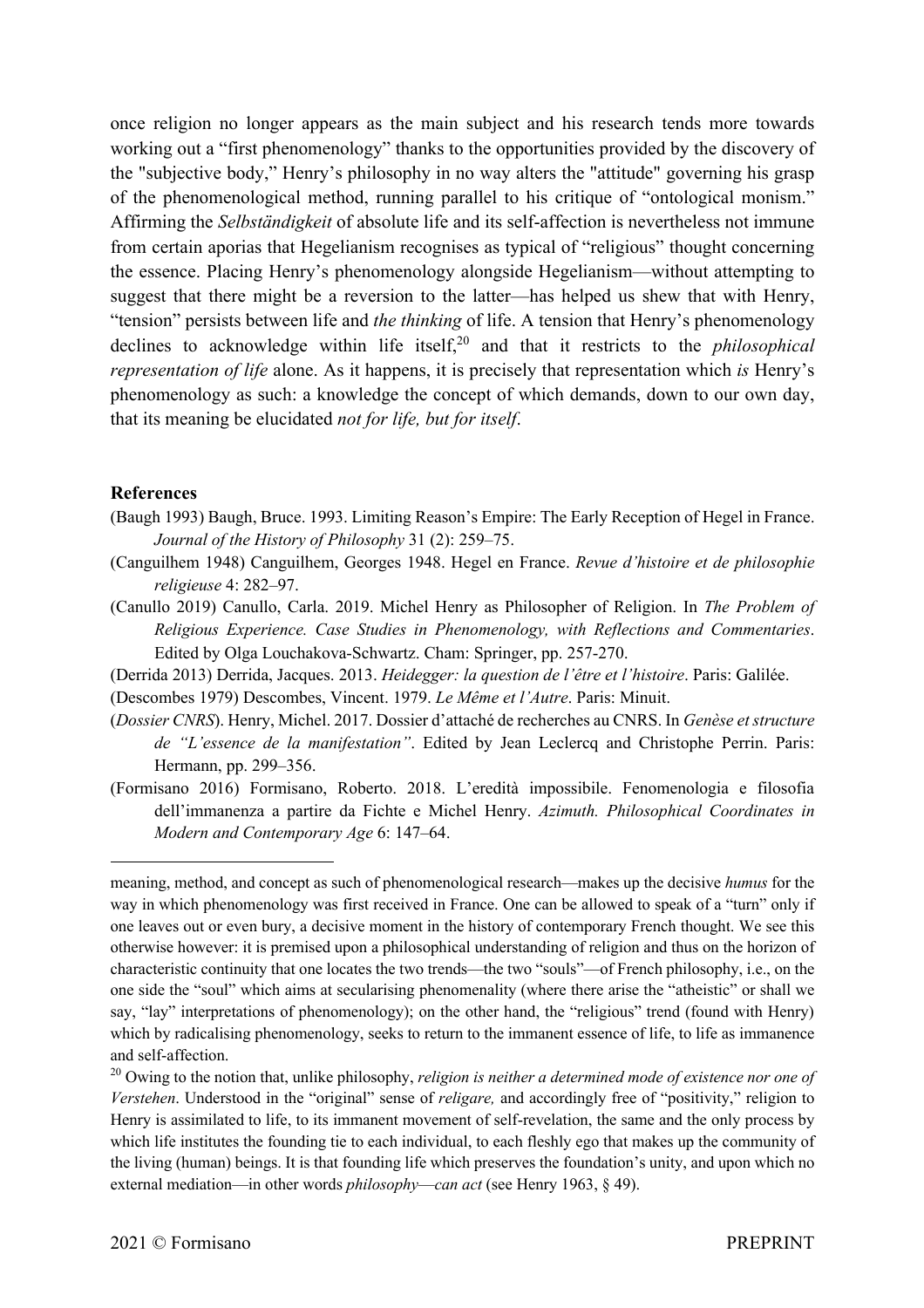- (Hegel 1907) Hegel, Georg Wilhelm Friedrich. 1907. *Theologische Jugendschriften*. Edited by Hermann Nohl. Tübingen: Mohr [English Translation by T.M. Knox.
- (Heidegger 1927) Heidegger, Martin. 1977. *Sein und Zeit* (1927). In *Heideggers Gesamtausgabe*. Edited by Friedrich Wilhelm von Herrmann. Klostermann: Frankfurt a.M., vol. 2.
- (Henry 1963) Henry, Michel. 1963. *L'essence de la manifestation*. Paris: PUF [English Translation by G. Etzkorn: *The Essence of Manifestation*. The Hague: Nijhoff, 1973].
- (Henry 1965) Henry, Michel. 1965. *Philosophie et phénoménologie du corps*. Paris: PUF [English Translation by Girard Etzkorn: *Philosophy and Phenomenology of the Body*. The Hague: Martinus Nijhoff, 1975].
- (Henry 1990) Henry, Michel. 1990. *Phénoménologie matérielle*. Paris: PUF [English Translation by Scott Davidson: *Material Phenomenology*. New York: Fordham University Press, 2008].
- (Henry 2000) Henry, Michel. *Incarnation. Une philosophie de la chair*. Paris: Seuil [English Translation by Karl Hefty: *Incarnation. A Philosophy of Flesh*. Evanston: Northwestern University Press, 2015].
- (Henry 2002) Henry, Michel. 2002. *Parole du Christ*. Paris: Seuil [English Translation by Christina M. Gschwandtner: *Words of Christ*. Grand Rapids: Eerdmans, 2012].
- (Henry 2004) Henry, Michel. 2004. *Phénoménologie de la vie. Tome III. Sur l'éthique et la religion*. Paris: PUF.
- (Henry Archive) Fonds d'archives Michel Henry (Plate-forme ALPhA, Université cathlique de Louvain).
- (Hyppolite 1968) Hyppolite, Jean. 1968. *Genèse et structure de la "Phénoménologie de l'Esprit" de Hegel*. Paris: Aubier-Montaigne. First published 1946.
- (Hyppolite 1971) Hyppolite, Jean. 1971. *Figures de la pensée philosophique*. 2 vol. Paris: PUF.
- (Janicaud 1991) Janicaud, Dominique. 1991. *Le tournant théologique de la phénoménologie française*. Combas: L'Éclat.
- (Jarczyk & Labarrière 1996) Jarczyk, Gwendoline, and Pierre-Jean Labarrière. 1996. *De Kojève à Hegel. Cent cinquante ans de pensée hégélienne en France*. Paris: Albin Michel.
- (Jean 2012) Jean, Grégori (ed.). 2012. *Michel Henry. Notes préparatoires à "L'essence de la manifestation": la subjectivité*. Special Issue of *Revue Internationale Michel Henry* 3: 13–279.
- (Kojève 1947) Kojève, Alexandre. 1947. *Introduction à la lecture de Hegel*. Edited by Raymond Queneau. Paris: Gallimard.
- (Leclercq and Perrin 2017). Leclercq, Jean, and Christophe Perrin (eds.). 2017. *Genèse et structure de "L'essence de la manifestation"*. Paris: Hermann.
- (Merleau-Ponty 1948) Merleau-Ponty, Maurice. 1948. *Sens et non-sens*. Paris: Nagel.
- (Mudimbe & Bohm 1994) Mudimbe, Valentin Y., and Bohm, Arnd. 1994. Hegel's Reception in France. *Bulletin de la Société Américaine de Philosophie de Langue Française* 6 (3): 5–33.
- (Rametta 2016) Rametta, Gaetano. 2016. Michel Henry et le problème de la manifestation. In *Vivre la raison. M. Henry entre histoire des idées, philosophie transcendantale et nouvelles perspectives phénoménologiques*. Edited by Roberto Formisano *et al.* Paris: Vrin, pp. 173–88.
- (Salvadori 1974) Salvadori, Roberto. 1974. *Hegel in Francia: filosofia e politica nella cultura francese del Novecento*. Bari: De Donato.
- (Sartre 1943) Sartre, Jean-Paul. 1943. *L'Être et le Néant. Essai d'ontologie phénoménologique*. Paris: Gallimard.
- (Serban 2010) Serban, Claudia. 2010. Michel Henry et la question du fondement de l'intentionnalité. *Bulletin d'Analyse Phénoménologique* 6: 284–304.
- (Vuillerod 2017) Vuillerod, Jean-Baptiste. 2017. Hegel et ses ombres. *Les Temps Modernes* 4: 91–114.
- (Wahl 1929) Wahl, Jean. 1929. *Le Malheur de la conscience dans la philosophie de Hegel*. Paris: Alcan